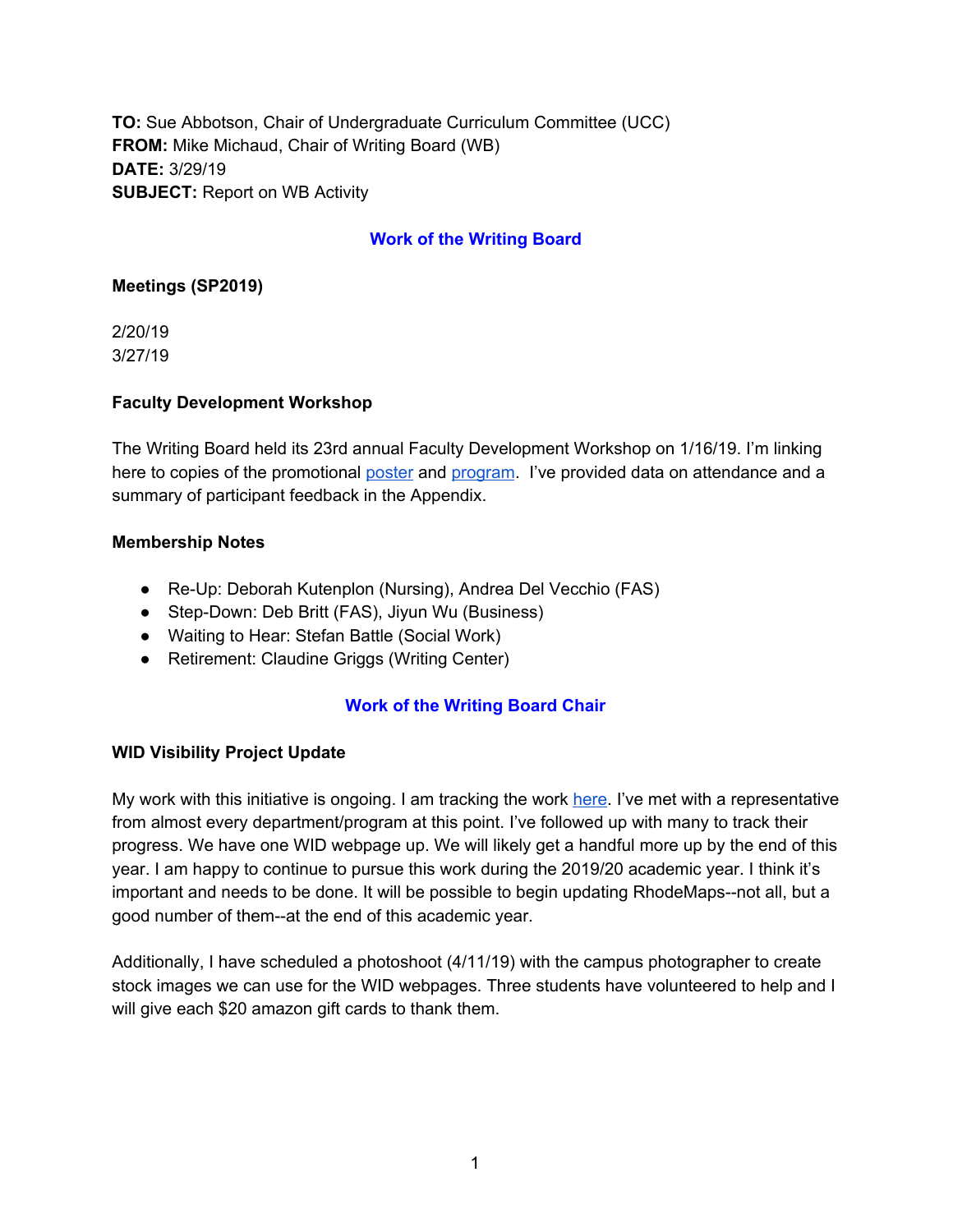# **9th Annual Summer Seminar for Teaching Writing (SSTW)**

We have received funding and approval to run the SSTW again this summer and recruitment is about to begin. We will offer a "Special Topics" course this summer: How to Build a WID Course. The SSTW will run during a new time this year, as well, 9am-noon, 5/13-17.

### **New Project: Online Mini Course: How to Get Good Writing From Students**

This semester I received a course-reassignment to create a second online interactive professional development mini-course that focuses on how to create successful writing assignments. This work is in process and my plan is to run the course for the first time during the fall 2019 term (like the existing course, The How To of Peer Review, it will consist largely of instructional videos and the chance to post responses on the discussion board in a Bb course and it will run for one week).

### **Existing Professional Development: Online Mini Course: The How-to of Peer Review**

I am not offering any F2F Co-Op Workshops this spring in the FCTL but, per usual, running the online mini-course The How To of Peer Review. It is, in fact, running this week. This is what the schedule looks like, for those who are curious:

#### *Deadlines:*

Tuesday 3/26 (end of day): Watch Unit 1 videos (30 min); post introduction to Discussion Board; post questions/comments to Unit 1 forum in Discussion Board.

Thursday 3/28 (end of day): Watch Unit 2 videos (21 min); post questions/comments to Unit 2 forum in Discussion Board.

Sunday 3/31 (end of day): Watch Unit 3 videos (20 min); post questions/comments to Unit 3 form in Discussion Board.

Nine faculty enrolled, six are actively participating.

### **Ongoing Projects**

- I continue to engage with the School of Social Work on its SWRK 580: Professional Writing in Social Work course and plan, with my co-teacher Christine Lambert, to meet with the full MSW faculty to discuss our experience teaching the course (by end of term).
- I am serving on an ad hoc committee to study class size and class caps at RIC (I am advocating for couse caps on WID courses)
- I am consulting with the Office of Sponsored Programs on a grant-writing workshop they are hoping to run this summer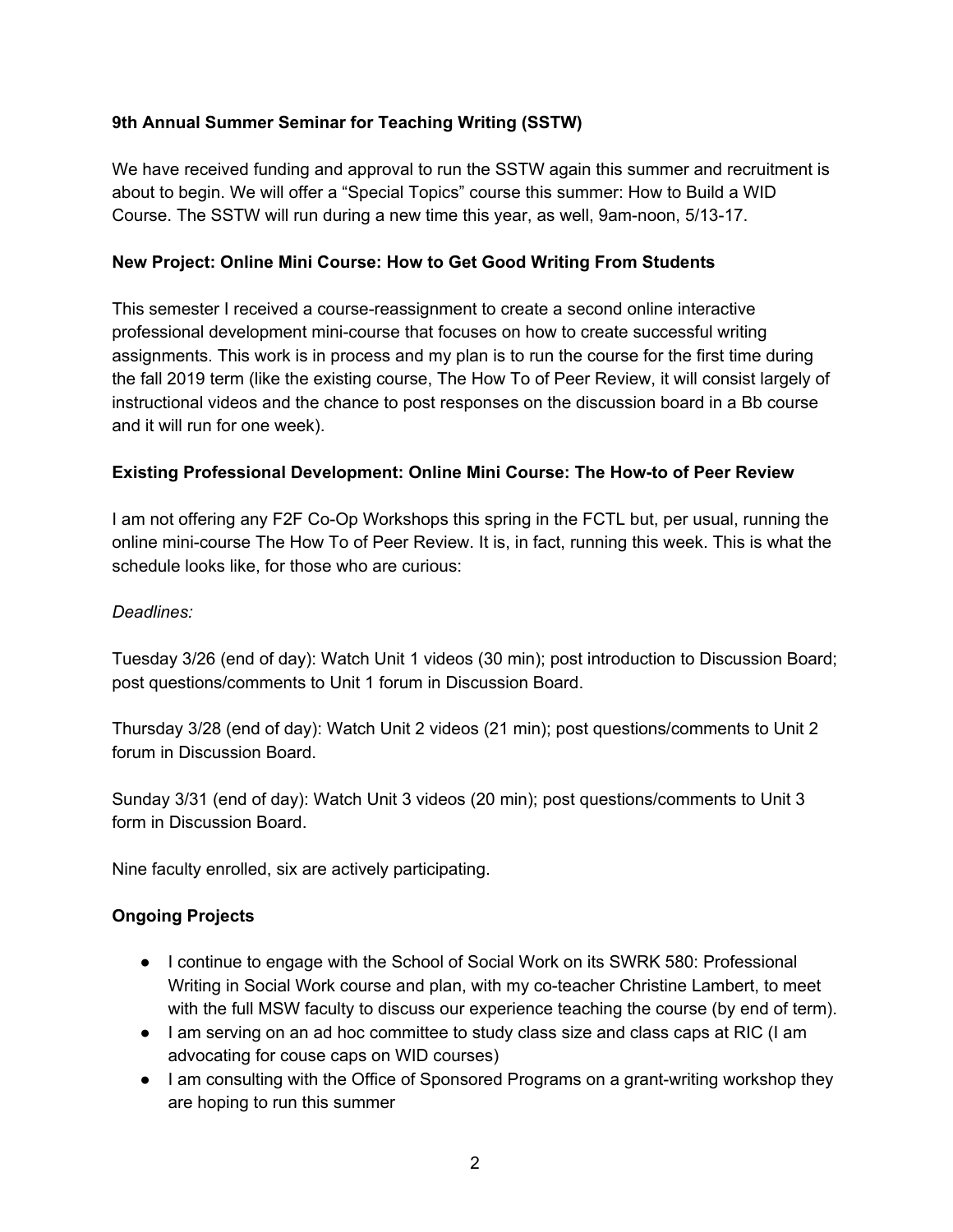- I am consulting with The Dialogue on Diversity and Inclusion Committee on a new project to create a peer review board
- I am consulting with the School of Nursing graduate faculty on the revision of their summer MA Thesis proposal writing course
- I am hosting a Brown Bag with faculty from the School of Nursing to discuss faculty writing projects (4/10)
- I continue to consult with individual faculty members on matters related to writing and pedagogy--this is one of the most enjoyable parts of my job. I field email questions and phone calls about specific problems/concerns, review writing assignments and occasionally scholarly manuscripts to offer input/advice, and am in the early stages of collaborating with three faculty members on research projects in advance of the 2020 International Writing Across the Curriculum conference.
- $\bullet$  I am in the early stages of planning spring 2019 professional development workshops ( $\frac{1}{2}$ ) day) to utilize remaining Writing Board funds. My hope and plan is to try to make contact with new RIC faculty to establish a new annual tradition to offer PD to new faculty (i.e. years 1-3).

# **WB Chair Professional Development**

I am excited to have been accepted to attend the 2019 Writing Across the Curriculum Summer Institute at the University of Denver (6/23/19-6/26/19). More info is [here](https://www.wacassociation.org/events/wac-summer-institute/#!event-register/2019/6/23/writing-across-the-curriculum-summer-institute).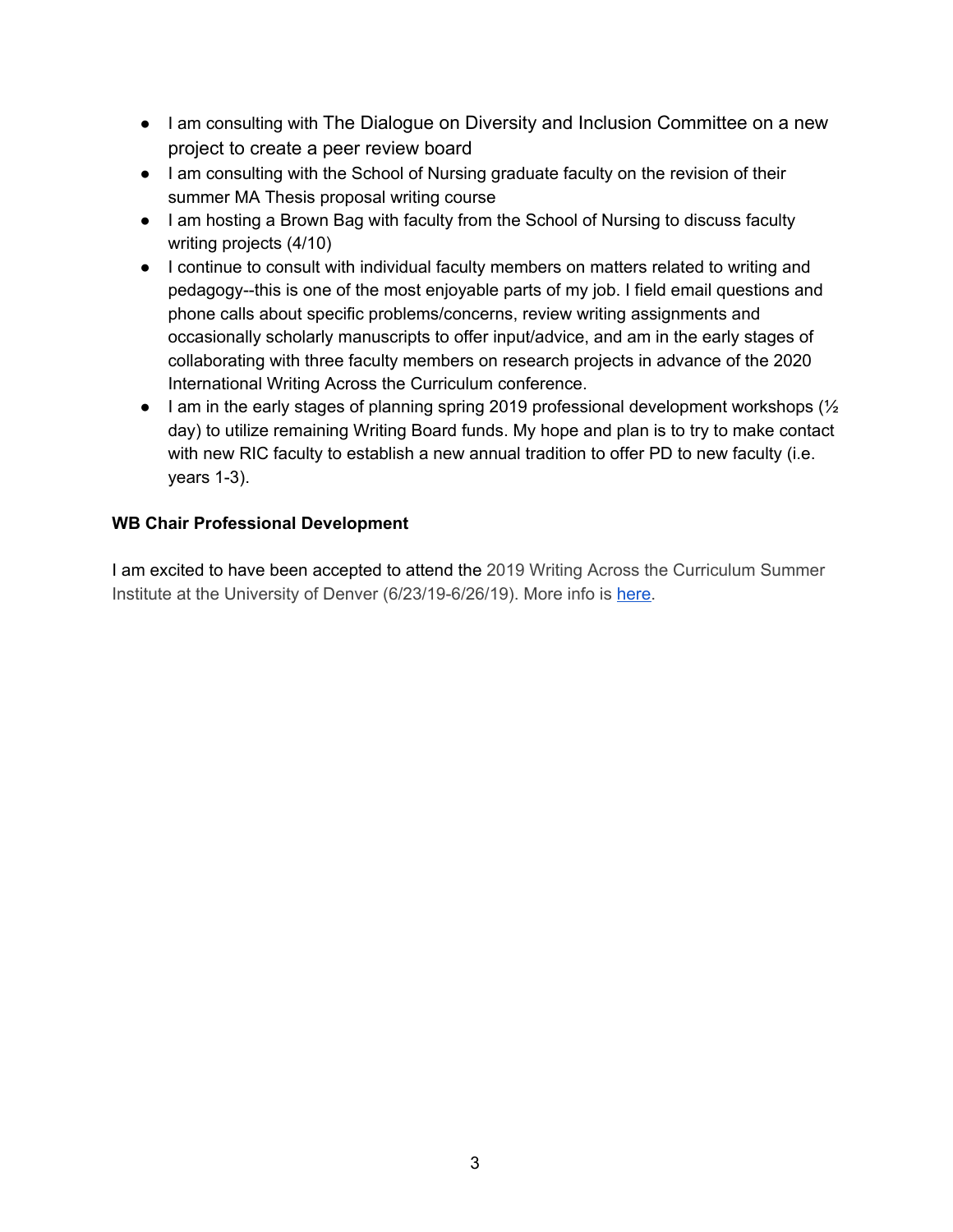## **Appendix**

### **Summary of Feedback: Faculty Development Workshop (2019)**

### **Attendance:** 89

# How satisfied were you with the workshop speaker, Dr. Barbara D'Angelo?

65 responses



#### **Representative Comments About Speaker:**

- 1. She was good but the title of the workshop did not really reflect how much the talk would focus on peer review (although I concede it was always there in the fine print). That is a good topic, but not the only one I would have liked to have covered. The afternoon sessions partly made up for this.
- 2. Knowledgable and engaging. I especially enjoyed the faculty dialogue.
- 3. Her three-step "describe, evaluate, and suggest" was the most memorable part. I think I can incorporate it in peer reviews or adapt it to other activities.
- 4. The topic was great, and Dr. D'Angelo had some really good ideas. At the same time, the session was too long--it was hard to focus by the end--and some of Dr. D'Angelo's tips only seemed workable if courses centrally focused on peer review. It would have been nice to get a better sense of how some of her strategies could scale down for those of us who don't do as much peer review.
- 5. One of the most helpful writing workshops I have attended. Practical, useful info with opportunities to discuss and report out.
- 6. I liked the fact Dr. D'Angelo stopped her presentation at least four times to allow breakout sessions and then had presentations from individuals, groups, tables, etc. Her responsiveness to the questions and problems posed was interesting. I also learned more about the peer review process and am more likely to use it as a result.
- 7. While the speaker had many interesting and some useful strategies to present, the fact that these strategies were geared towards online courses made what she had to say less relevant to the RIC environment.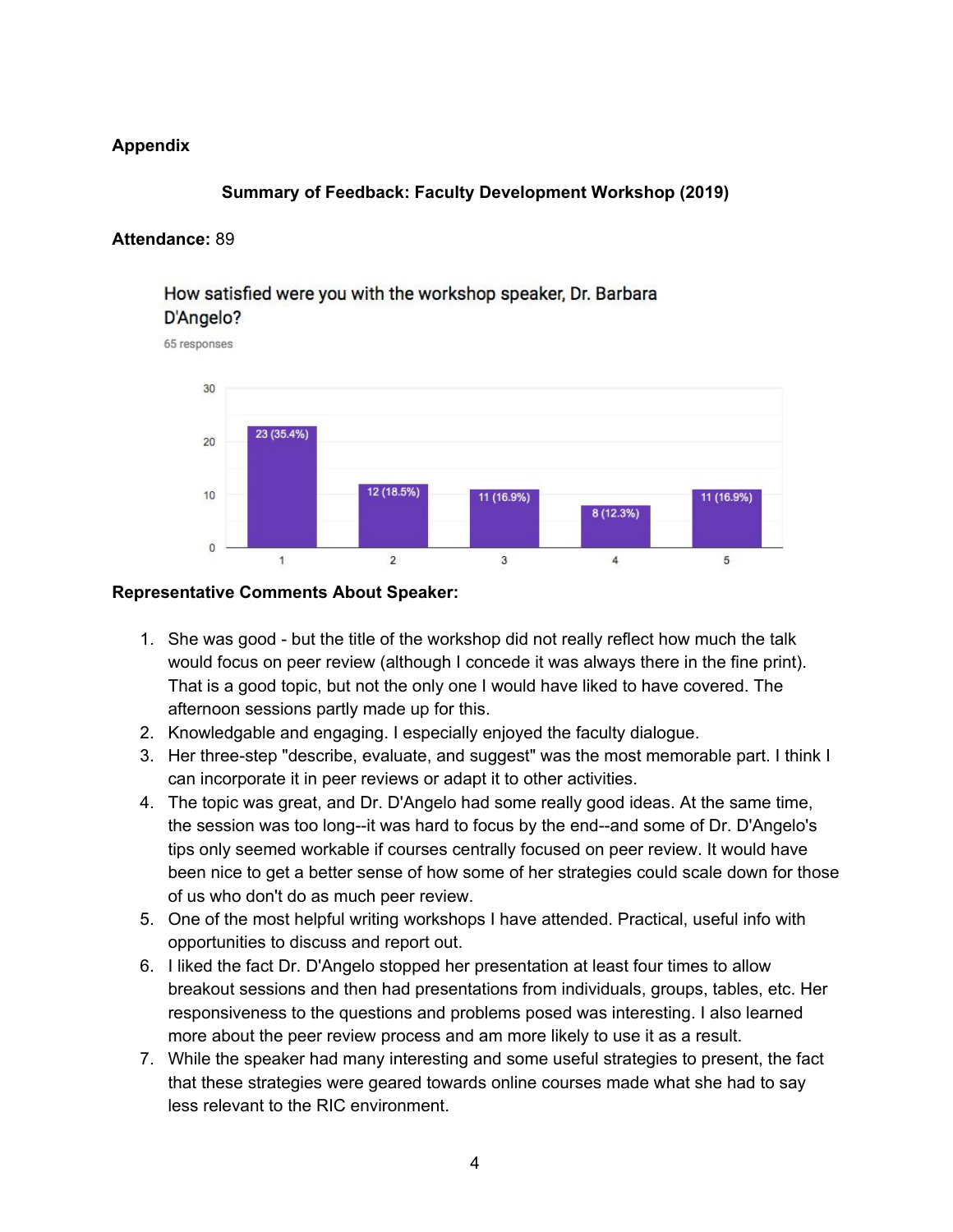- 8. I liked the ideas and information and have already added them to this semester's courses: (1) peer reviews early in the semester; (2) peer reviews of many components of the writing process, particularly the "100 word abstract" and "single research question" that usually are opening salvos. However, I think that some in the audience were not clear about D'Angelo's message. She needed to illustrate her ideas with concrete examples.
- 9. Dr. D'Angelo gave us a very practical process of using structured peer review for greater student engagement. I plan to use it in research writing.
- 10. She had an OK presentation but it wasn't worth a whole morning. Her activities were not well developed. Many of us left unconvinced that the approaches described were relevant for courses that are not within the discipline of writing.

### Which of the three break-out sessions did you attend in the afternoon?



#### How satisfied were you with this break-out session?



1. Impressive students, well facilitated.

50 responses

50 responses

2. It is always interesting to learn from professors in a wide range of disciplines.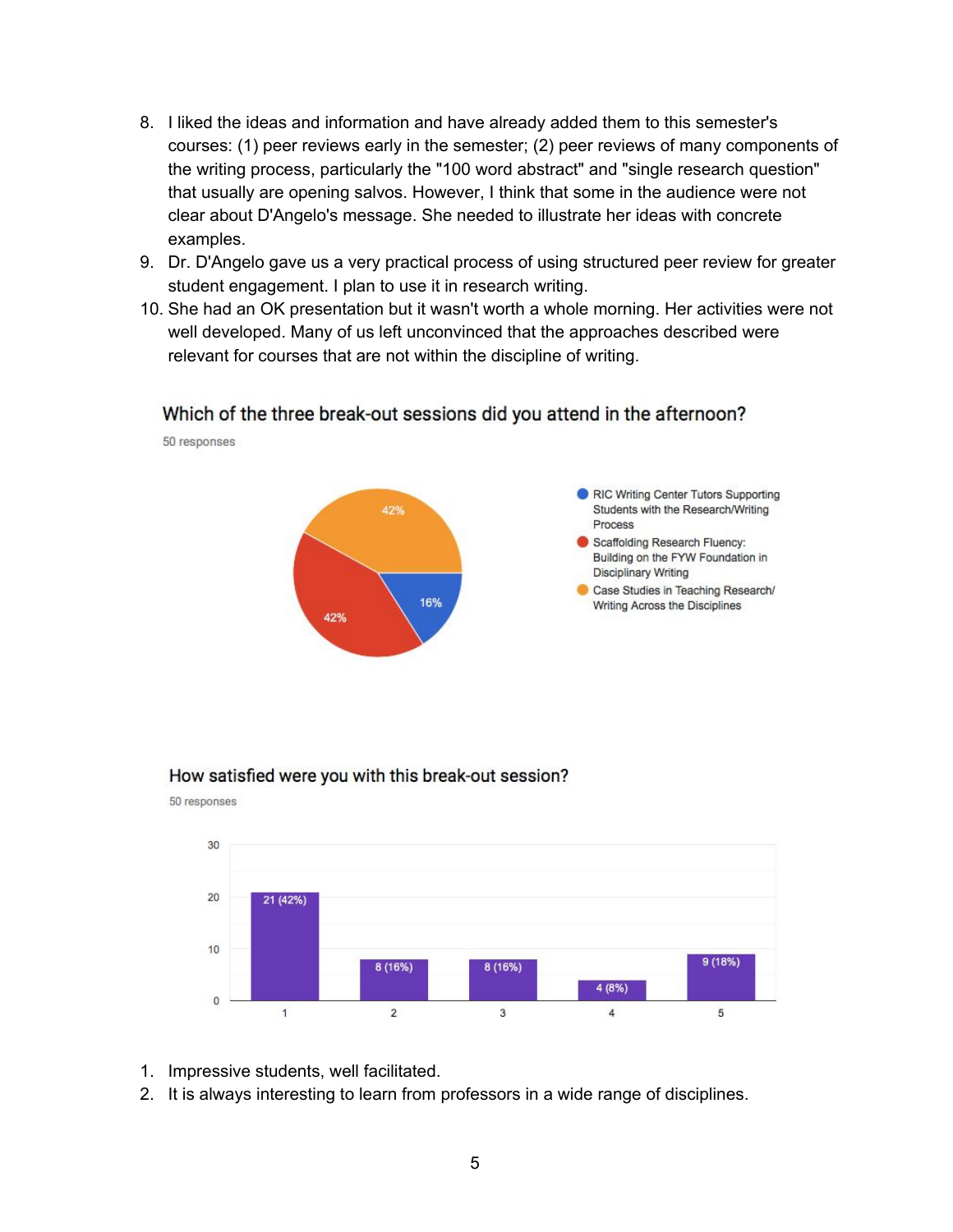- 3. Would have liked more interactivity.
- 4. Good to hear what the faculty teaching FYW are teaching
- 5. Mikaila's handouts are very helpful. I like it that there is something I can bring back and digest some more.
- 6. There was not enough time for three presenters
- 7. It was interesting to see how I could adapt how other disciplines approached research to my own.
- 8. I enjoyed hearing from and talking to Claudine Griggs and the four peer tutors: James, Angela, Nick and Mike. I now better understand how the Writing Center works, what type of assistance the tutors provide, etc. I am even more likely to suggest students consider availing themselves of the servces there.
- 9. Very helpful to hear how panel members were approaching FYW course. Also, really grateful to Becky Caouette for sharing so many helpful documents with me after the workshop.
- 10. It was well meaning, but I didn't get much out of it.
- 11. Have more if you can get them.
- 12. The roundtable was interesting and informative. Comments and practical strategies to increase research fluency in the classroom were welcomed.

# How satisfied were you with the food/meal options (e.g. breakfast, lunch, afternoon)?



#### **How can we improve the Faculty Development Workshop in future years?**

- I've been attending for a few years now and find that we often cover similar ground each year. Is there a way to switch things up, reinvent and renew somehow?
- Don't give in
- Minimal if any improvement needed. Wondering how we could get the afternoon final gathering to have more attendees.